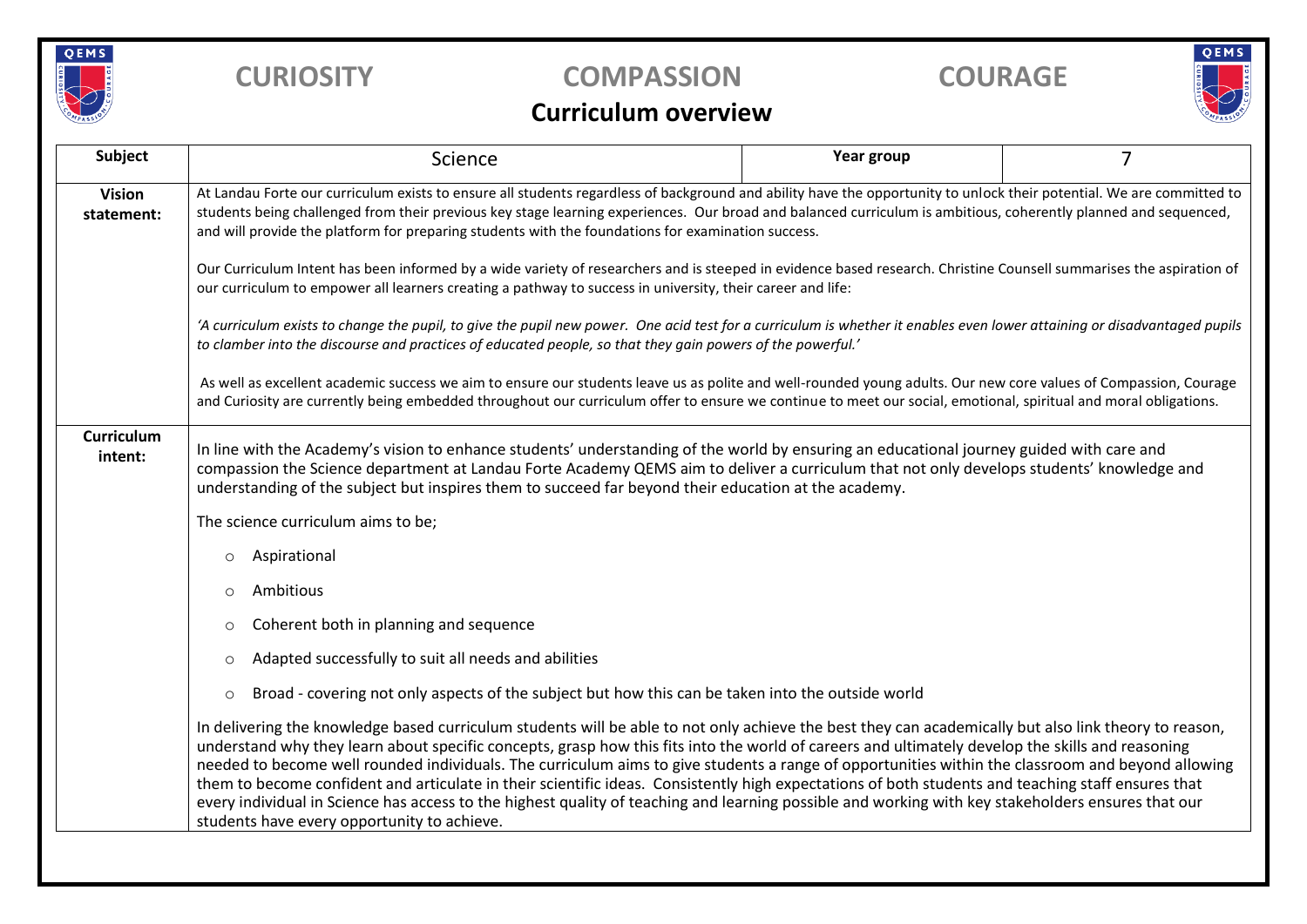| QEMS                                                 | <b>CURIOSITY</b>                                                                                                                                                                                                                                                                                                                                                                                                                                                                                                                                                                                                                                                                                                                                                                                                                                                                                                                                                                                                                                                                                                                                                                                        | <b>COMPASSION</b>                                                                                                                                                                                                                                                                                             | <b>COURAGE</b> | QEMS |  |
|------------------------------------------------------|---------------------------------------------------------------------------------------------------------------------------------------------------------------------------------------------------------------------------------------------------------------------------------------------------------------------------------------------------------------------------------------------------------------------------------------------------------------------------------------------------------------------------------------------------------------------------------------------------------------------------------------------------------------------------------------------------------------------------------------------------------------------------------------------------------------------------------------------------------------------------------------------------------------------------------------------------------------------------------------------------------------------------------------------------------------------------------------------------------------------------------------------------------------------------------------------------------|---------------------------------------------------------------------------------------------------------------------------------------------------------------------------------------------------------------------------------------------------------------------------------------------------------------|----------------|------|--|
|                                                      |                                                                                                                                                                                                                                                                                                                                                                                                                                                                                                                                                                                                                                                                                                                                                                                                                                                                                                                                                                                                                                                                                                                                                                                                         | In summary the Science curriculum is developed and tailored for each specific year group taking into account the demographic of our students. The<br>intention of which is to allow students to think deeper and use knowledge based skills within their learning both in science and throughout their lives. |                |      |  |
| <b>Threshold</b><br><b>Concepts (TCs):</b>           | Cells<br>1.<br>Particles and their Behaviour<br>2.<br>Atoms, Elements and Compounds<br>3.<br>Forces<br>4.<br>The Body<br>5.<br>Energy<br>6.<br>Types of Reactions<br>7.<br>Human and Plant Reproduction<br>8.<br>Light and Sound<br>9.<br>10. Space                                                                                                                                                                                                                                                                                                                                                                                                                                                                                                                                                                                                                                                                                                                                                                                                                                                                                                                                                     |                                                                                                                                                                                                                                                                                                               |                |      |  |
| <b>KS2 National</b><br><b>Curriculum</b><br>summary: | The principal focus of science teaching in upper key stage 2 is to enable pupils to develop a deeper understanding of a wide range of scientific ideas.<br>They should do this through exploring and talking about their ideas; asking their own questions about scientific phenomena; and analysing functions,<br>relationships and interactions more systematically. At upper key stage 2, they should encounter more abstract ideas and begin to recognise how these<br>ideas help them to understand and predict how the world operates. They should also begin to recognise that scientific ideas change and develop over<br>time. They should select the most appropriate ways to answer science questions using different types of scientific enquiry, including observing<br>changes over different periods of time, noticing patterns, grouping and classifying things, carrying out comparative and fair tests and finding things out<br>using a wide range of secondary sources of information. Pupils should draw conclusions based on their data and observations, use evidence to justify<br>their ideas, and use their scientific knowledge and understanding to explain their findings. |                                                                                                                                                                                                                                                                                                               |                |      |  |
|                                                      | Pupils should read, spell and pronounce scientific vocabulary correctly.<br><b>Working scientifically</b>                                                                                                                                                                                                                                                                                                                                                                                                                                                                                                                                                                                                                                                                                                                                                                                                                                                                                                                                                                                                                                                                                               |                                                                                                                                                                                                                                                                                                               |                |      |  |
|                                                      | programme of study content:                                                                                                                                                                                                                                                                                                                                                                                                                                                                                                                                                                                                                                                                                                                                                                                                                                                                                                                                                                                                                                                                                                                                                                             | During years 5 and 6, pupils should be taught to use the following practical scientific methods, processes and skills through the teaching of the                                                                                                                                                             |                |      |  |
|                                                      |                                                                                                                                                                                                                                                                                                                                                                                                                                                                                                                                                                                                                                                                                                                                                                                                                                                                                                                                                                                                                                                                                                                                                                                                         | planning different types of scientific enquiries to answer questions, including recognising and controlling variables where necessary<br>taking measurements, using a range of scientific equipment, with increasing accuracy and precision, taking repeat readings when appropriate                          |                |      |  |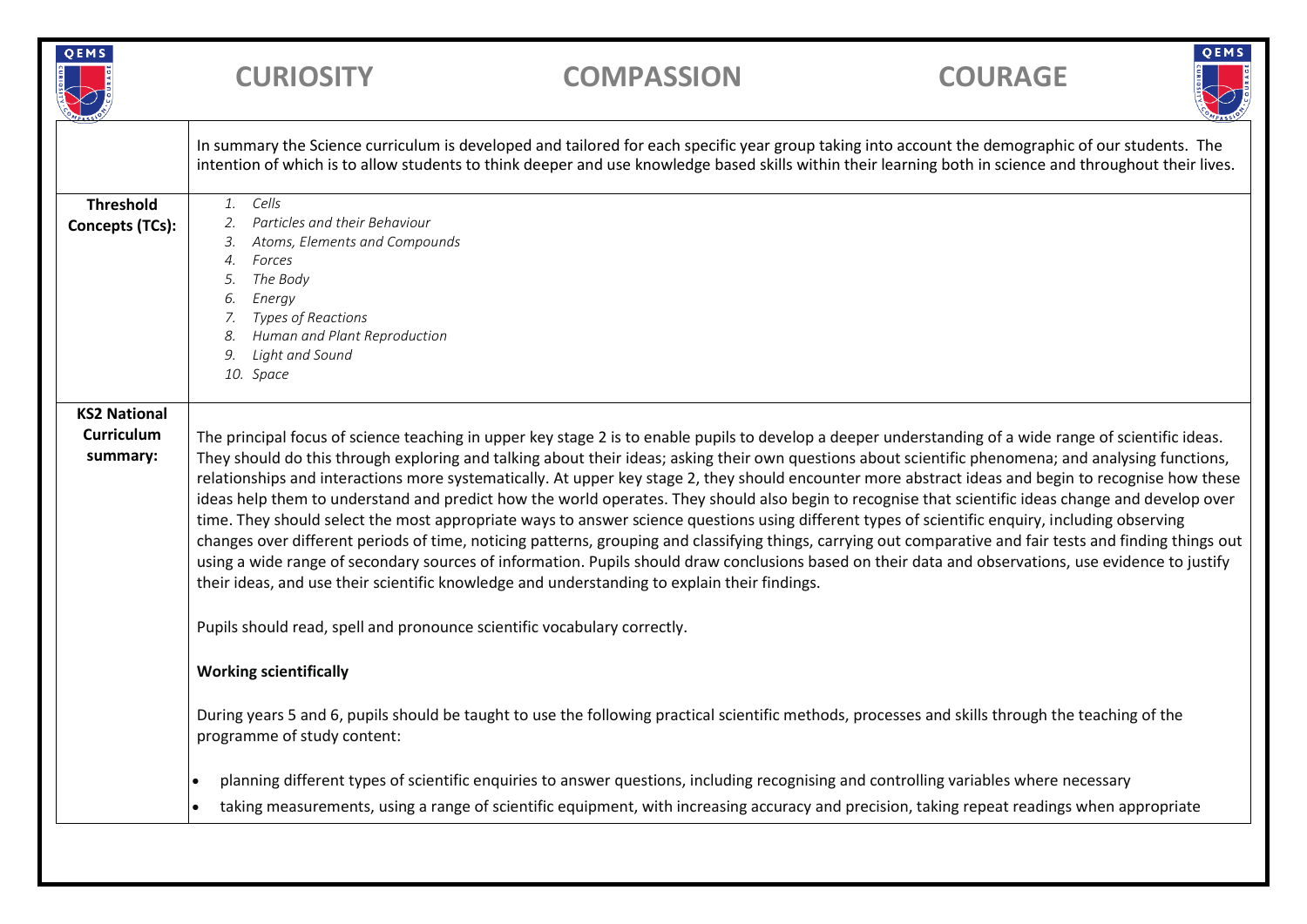| QEMS                             | <b>CURIOSITY</b>                                                                                                                                                                                                                                                                                                                                                                                                                                                                                                                                                                                                                                                                |                     | <b>COMPASSION</b>                                                                                                                                   |                     | <b>COURAGE</b> | QEMS                 |
|----------------------------------|---------------------------------------------------------------------------------------------------------------------------------------------------------------------------------------------------------------------------------------------------------------------------------------------------------------------------------------------------------------------------------------------------------------------------------------------------------------------------------------------------------------------------------------------------------------------------------------------------------------------------------------------------------------------------------|---------------------|-----------------------------------------------------------------------------------------------------------------------------------------------------|---------------------|----------------|----------------------|
|                                  | $\bullet$<br>graphs                                                                                                                                                                                                                                                                                                                                                                                                                                                                                                                                                                                                                                                             |                     | recording data and results of increasing complexity using scientific diagrams and labels, classification keys, tables, scatter graphs, bar and line |                     |                |                      |
|                                  | using test results to make predictions to set up further comparative and fair tests<br>$\bullet$<br>reporting and presenting findings from enquiries, including conclusions, causal relationships and explanations of and a degree of trust in results, in<br>$\bullet$<br>oral and written forms such as displays and other presentations<br>identifying scientific evidence that has been used to support or refute ideas or arguments<br>$\bullet$<br><b>Topics covered:</b><br>Animals Including Humans, Everyday Materials (Properties and Changes of Materials), Living Things and their Habitats, Light, Forces and Magnets,<br>Electricity, Earth and Space, Evolution. |                     |                                                                                                                                                     |                     |                |                      |
|                                  |                                                                                                                                                                                                                                                                                                                                                                                                                                                                                                                                                                                                                                                                                 |                     |                                                                                                                                                     |                     |                |                      |
|                                  |                                                                                                                                                                                                                                                                                                                                                                                                                                                                                                                                                                                                                                                                                 |                     |                                                                                                                                                     |                     |                |                      |
|                                  |                                                                                                                                                                                                                                                                                                                                                                                                                                                                                                                                                                                                                                                                                 |                     |                                                                                                                                                     |                     |                |                      |
|                                  |                                                                                                                                                                                                                                                                                                                                                                                                                                                                                                                                                                                                                                                                                 |                     |                                                                                                                                                     |                     |                |                      |
| Learner skills:                  | Critical thinking                                                                                                                                                                                                                                                                                                                                                                                                                                                                                                                                                                                                                                                               | Organisation        | Collaboration                                                                                                                                       | Adaptability        | Oracy          | Self-quizzing        |
|                                  | <b>CRITICAL THINKING</b>                                                                                                                                                                                                                                                                                                                                                                                                                                                                                                                                                                                                                                                        | <b>ORGANISATION</b> | <b>COLLABORATION</b>                                                                                                                                | <b>ADAPTABILITY</b> | <b>ORACY</b>   | <b>SELF QUIZZING</b> |
|                                  | Term 6 Jun-Jul                                                                                                                                                                                                                                                                                                                                                                                                                                                                                                                                                                                                                                                                  |                     |                                                                                                                                                     |                     |                |                      |
| The Big<br>Question              | What is science?                                                                                                                                                                                                                                                                                                                                                                                                                                                                                                                                                                                                                                                                |                     |                                                                                                                                                     |                     |                |                      |
| <b>Big picture</b><br>questions: | What is in space?                                                                                                                                                                                                                                                                                                                                                                                                                                                                                                                                                                                                                                                               |                     |                                                                                                                                                     |                     |                |                      |
|                                  |                                                                                                                                                                                                                                                                                                                                                                                                                                                                                                                                                                                                                                                                                 |                     |                                                                                                                                                     |                     |                |                      |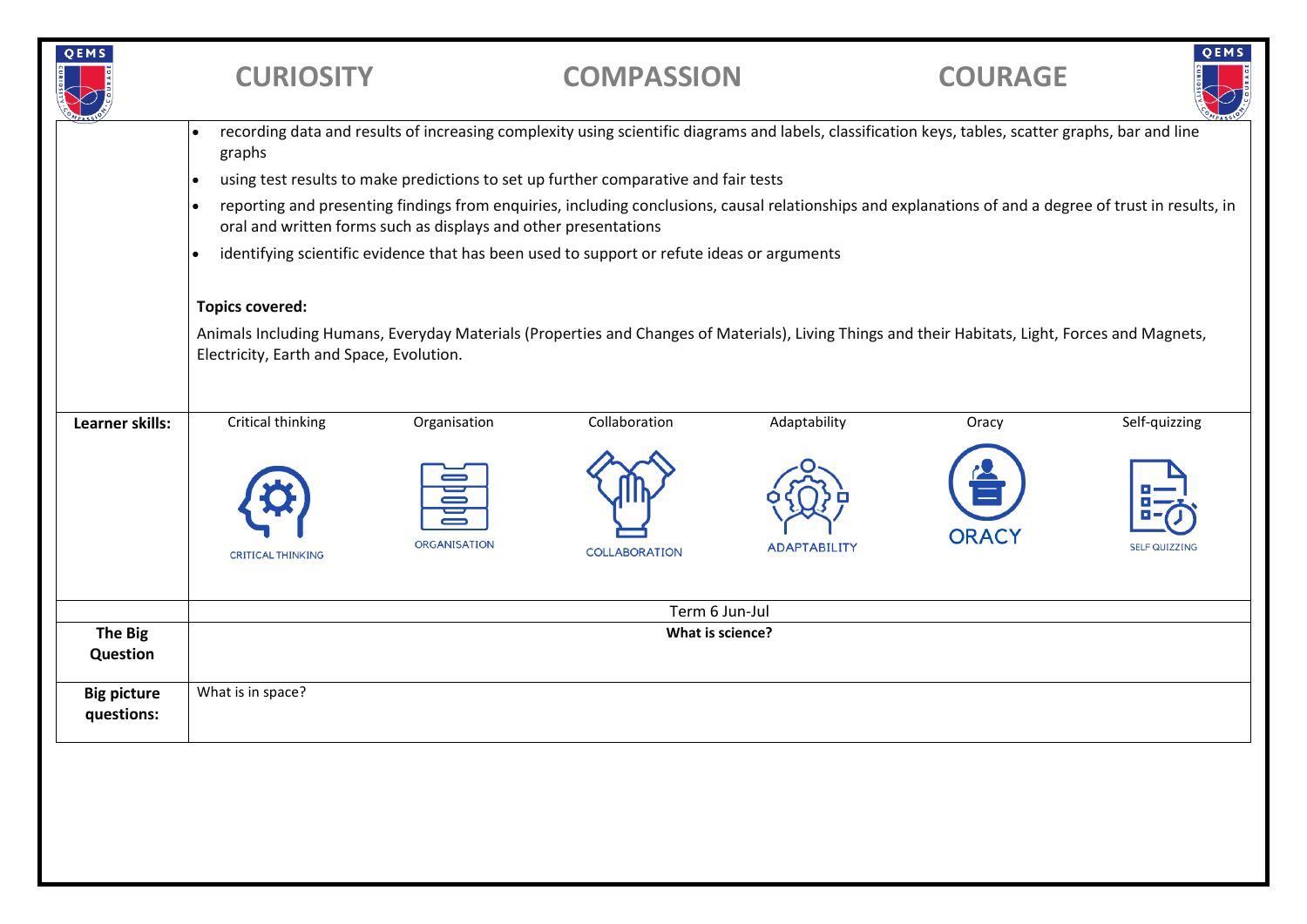| QEMS                                              | <b>CURIOSITY</b>                                                                                     | <b>COMPASSION</b>                                                                                                                                                                                                                                                                                   | <b>COURAGE</b> | QEMS |
|---------------------------------------------------|------------------------------------------------------------------------------------------------------|-----------------------------------------------------------------------------------------------------------------------------------------------------------------------------------------------------------------------------------------------------------------------------------------------------|----------------|------|
| <b>Content</b><br>(Linked to TCs):                | Space<br>The Earth<br>$\bullet$<br>The Moon<br>$\bullet$<br>The Planets<br>$\bullet$<br>The Universe |                                                                                                                                                                                                                                                                                                     |                |      |
| Vocabulary<br>Instruction:                        | Planet<br>Orbit<br>Solar system<br>Universe<br>Star<br>Satellite                                     |                                                                                                                                                                                                                                                                                                     |                |      |
| Assessment:                                       | End of topic test for all topics<br><b>Summative Assessment 2</b>                                    |                                                                                                                                                                                                                                                                                                     |                |      |
| Key/Historical<br>misconceptions<br>in this unit: | Space misconception: The only planet that has a moon is the Earth.                                   | Reality: Moons are natural satellites meaning that other planets have moons orbiting them.                                                                                                                                                                                                          |                |      |
| Sequencing:                                       |                                                                                                      | The year 7 science curriculum aims to build on concepts from KS1-2 to allow students to have a base knowledge across the three disciplines. By starting with Science<br>Skills, Cells, Particles, Atoms, Forces and Energy students then have a platform to base any future scientific learning on. |                |      |
|                                                   |                                                                                                      |                                                                                                                                                                                                                                                                                                     |                |      |